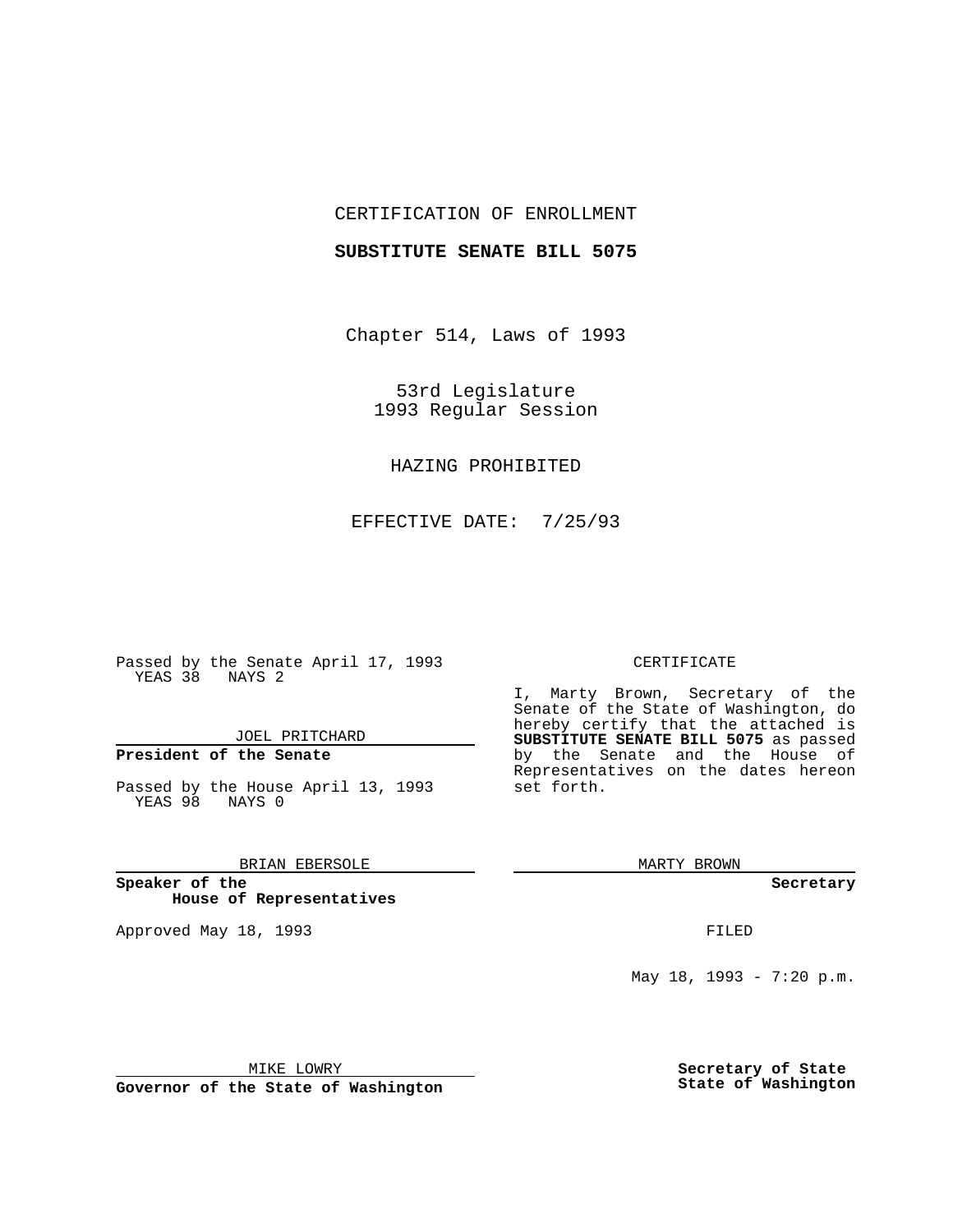# **SUBSTITUTE SENATE BILL 5075** \_\_\_\_\_\_\_\_\_\_\_\_\_\_\_\_\_\_\_\_\_\_\_\_\_\_\_\_\_\_\_\_\_\_\_\_\_\_\_\_\_\_\_\_\_\_\_

\_\_\_\_\_\_\_\_\_\_\_\_\_\_\_\_\_\_\_\_\_\_\_\_\_\_\_\_\_\_\_\_\_\_\_\_\_\_\_\_\_\_\_\_\_\_\_

AS AMENDED BY THE HOUSE

Passed Legislature - 1993 Regular Session

#### **State of Washington 53rd Legislature 1993 Regular Session**

**By** Senate Committee on Higher Education (originally sponsored by Senators Winsley, Fraser and Erwin)

Read first time 02/17/93.

 AN ACT Relating to hazing at state and independent institutions of higher education; adding new sections to chapter 28B.10 RCW; and prescribing penalties.

BE IT ENACTED BY THE LEGISLATURE OF THE STATE OF WASHINGTON:

 NEW SECTION. **Sec. 1.** A new section is added to chapter 28B.10 RCW to read as follows:

 As used in sections 2 and 3 of this act, "hazing" includes any method of initiation into a student organization or living group, or any pastime or amusement engaged in with respect to such an organization or living group that causes, or is likely to cause, bodily danger or physical harm, or serious mental or emotional harm, to any student or other person attending a public or private institution of higher education or other postsecondary educational institution in this state. "Hazing" does not include customary athletic events or other similar contests or competitions.

 NEW SECTION. **Sec. 2.** A new section is added to chapter 28B.10 RCW to read as follows: